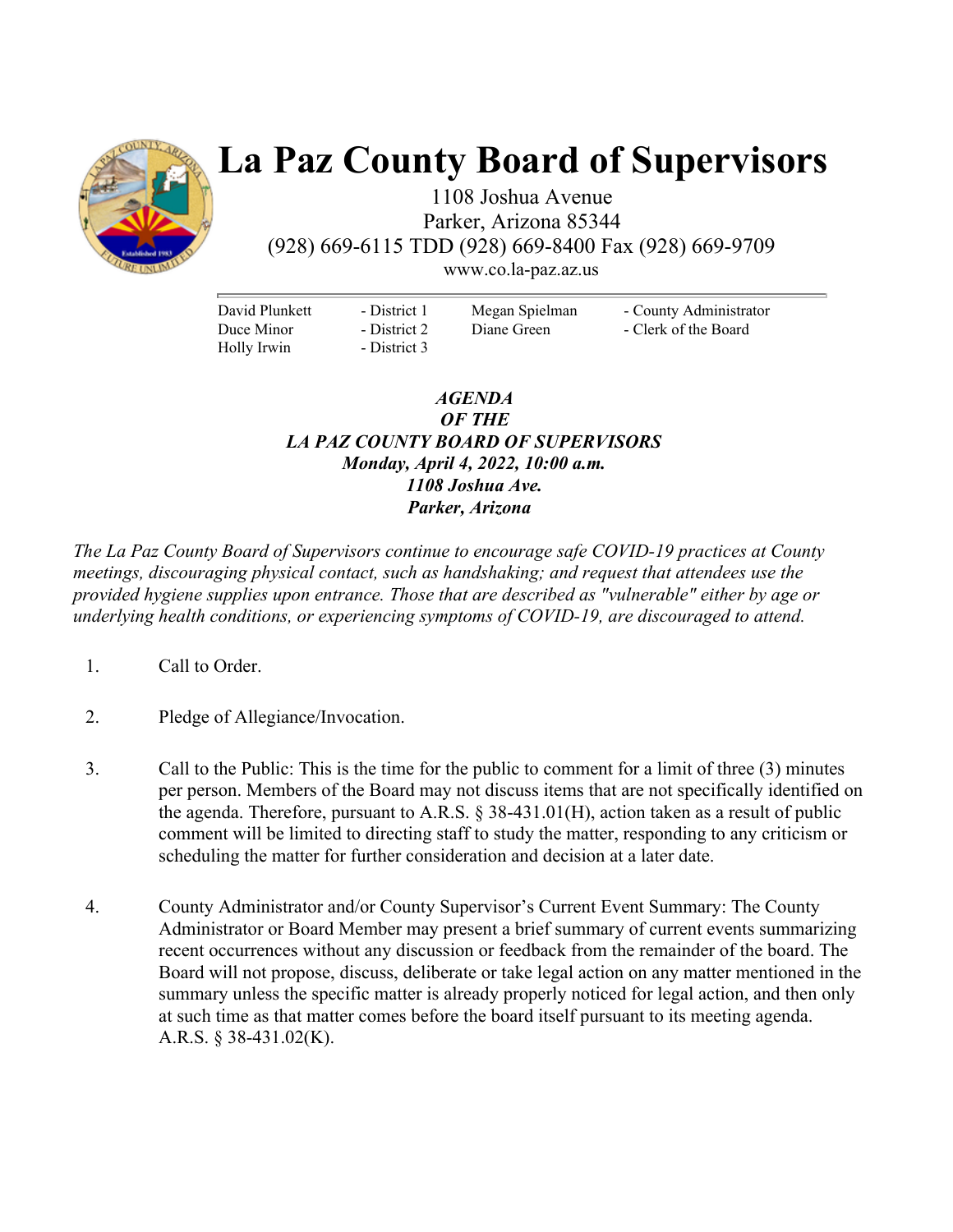La Paz County Board of Supervisors Monday, April 4, 2022, 10:00 a.m. Regular Meeting

*The following items listed under the CONSENT AGENDA will be considered as a group and acted on by one motion with no separate discussion of said items, unless a Board Member so requests. In that event, the item will be removed from the CONSENT AGENDA for separate discussion and action.* 

#### 5. **CONSENT AGENDA** *(Discussion and possible action on the following items):*

- a. Approval of Minutes of the Monday, December 20, 2021, 10:00 a.m., Regular Meeting *Clerk of the Board.*
- b. Approve to appoint Elections Manager/Executive Assistant for the Board of Supervisors; a vacant and budgeted position - *Board of Supervisors.*
- c. Approve to appoint the position of Elections Assistant, a vacant and budgeted position - *Elections.*
- d. Approve to promote Valuation Coordinator I to the position of Valuation Coordinator II, a vacant and budgeted position - *Assessor.*
- e. Approve to appoint the position of Maintenance Worker I for Public Works, a vacant and budgeted position - *Public Works.*
- f. Approve to appoint the position of Deputy County Attorney II, a vacant and budgeted position - *County Attorney.*
- g. Approve salary increase for the position of 911 Dispatch Manager, a budgeted position *Sheriff.*
- h. Approve the purchase of one (1) Vigilant Mobile License Plate Reader System from Vigilant Solutions/Motorola Solutions in the amount of \$19,313.27; a budgeted item reimbursed by Operation Stone Garden grant award - *Sheriff.*
- i. Approve to ratify Intergovernmental Agreement with Arizona Department of Health Services Contract No. CTR059339, Senate Bill 1847 Funding \$14,500.00, effective upon signatures from both parties and to remain effective for one year from the effective date - *Health.*
- j. Approve Docket Number CUP2022-001, APN 307-37-016D, owner James Mindy, along with his potential buyer Michael Ginther, requesting a Conditional Use Permit for an airplane runway, located at 48520 Mountain View Road, Bouse, AZ 85325. Sec 16, TWN 6N, Range 16W; approved unanimously (5-0) by the La Paz County Planning & Zoning Commission on 03/03/2022 - *Community Development.*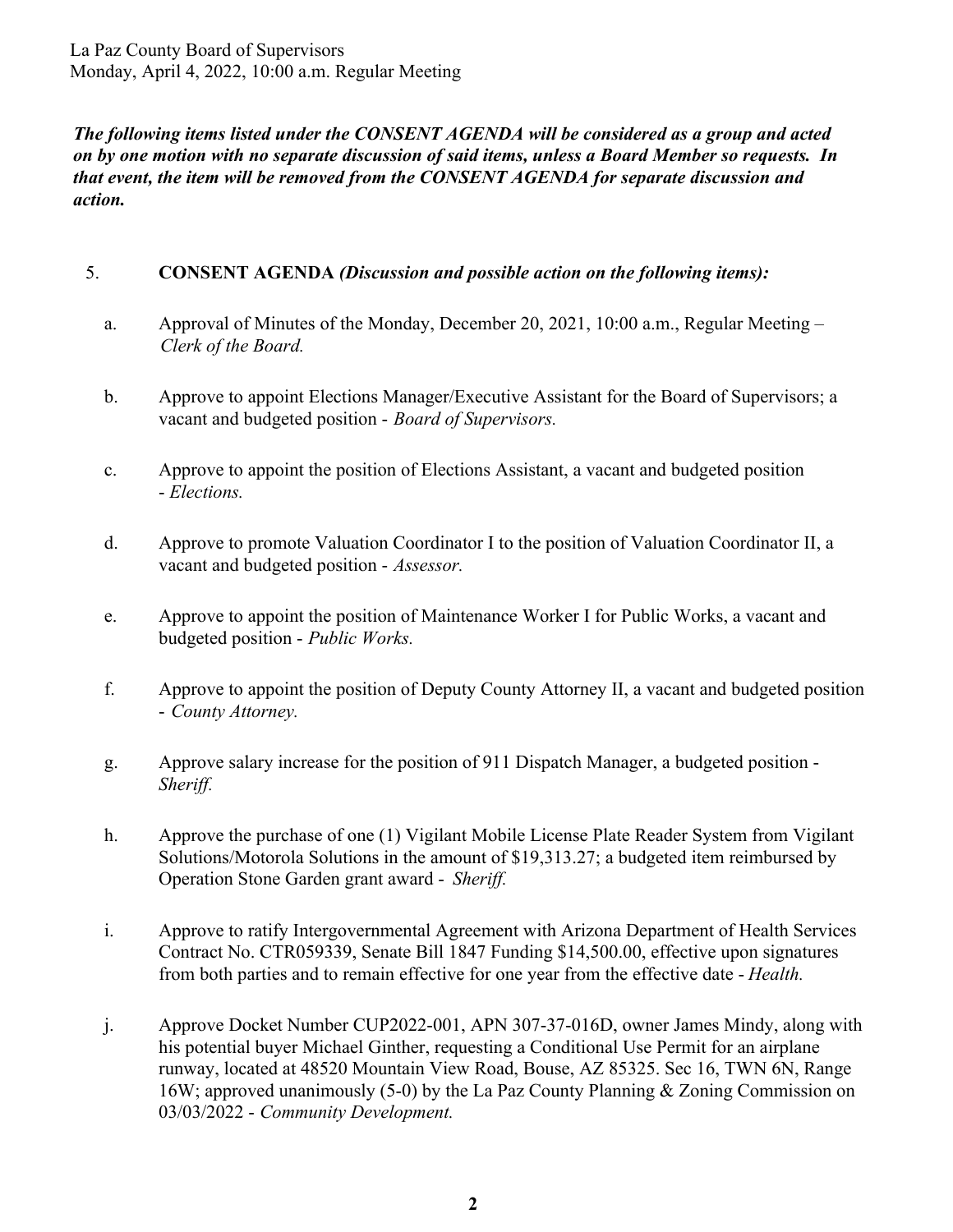- k. Approve Docket Number CUP2022-002, APN 307-37-016E, owner James Mindy; requesting a Conditional Use Permit for use of an airplane runway, located at 48580 Mountain View Road, Bouse, AZ 85325; Sec 16, TWN 6N, Range 16W; approved unanimously (5-0) by the La Paz County Planning & Zoning Commission on 03/03/2022 - *Community Development.*
- l. Approve Docket Number CUP2022-003, APN 307-37-016F, owner James Mindy, requesting a Conditional Use Permit for use of an airplane runway, located at 48600 Mountain View Road, Bouse, AZ 85325; Sec 16, TWN 6N, Range 16W; approved unanimously (5-0) by the La Paz County Planning & Zoning Commission on 03/03/2022 - *Community Development.*
- m. Approve Docket Number CUP2022-004, APN 307-37-016G, owner James Mindy, requesting a Conditional Use Permit for use of an airplane runway; located at 48660 Mountain View Road, Bouse, AZ 85325; Sec 16, TWN 6N, Range 16W; approved unanimously (5-0), by the La Paz County Planning & Zoning Commission on 03/03/2022 - *Community Development.*
- n. Approve Docket Number Z2022-005, APN 308-09-119, property owner Zachary Eichler, requesting to rezone from Commercial (C-2) to Manufactured Home Subdivision (MHS) to allow for residential development as well as fit in with the surrounding zoning; located at 35185 Fifth Street, Wenden, AZ 85357; Sec 32, Twn 6N, Range 12W; approved unanimously (5-0) by the La Paz County Planning & Zoning Commission on 03/03/2022 - *Community Development.*
- o. Approve to adopt Proclamation No. 2022-04, proclaiming April 2022 as "County Government Month" - *Board of Supervisors.*

## p. *Sitting as the Jail District Board of Directors:*

a. Approve to appoint the position of Jail Sergeant, a vacant and budgeted position.

## **REGULAR AGENDA** *(Discussion and possible action on the following items):*

- 6. Discussion and possible action for Chair to nominate two (2) citizens to the Corrections Officer Retirement Plan (CORP) Local Board - *County Attorney/Board of Supervisors.*
- 7. Presentation: La Paz County Quarterly Finance Report *Finance.*
- 8. La Paz County FY23 Medical Insurance Premiums *Human Resources.*